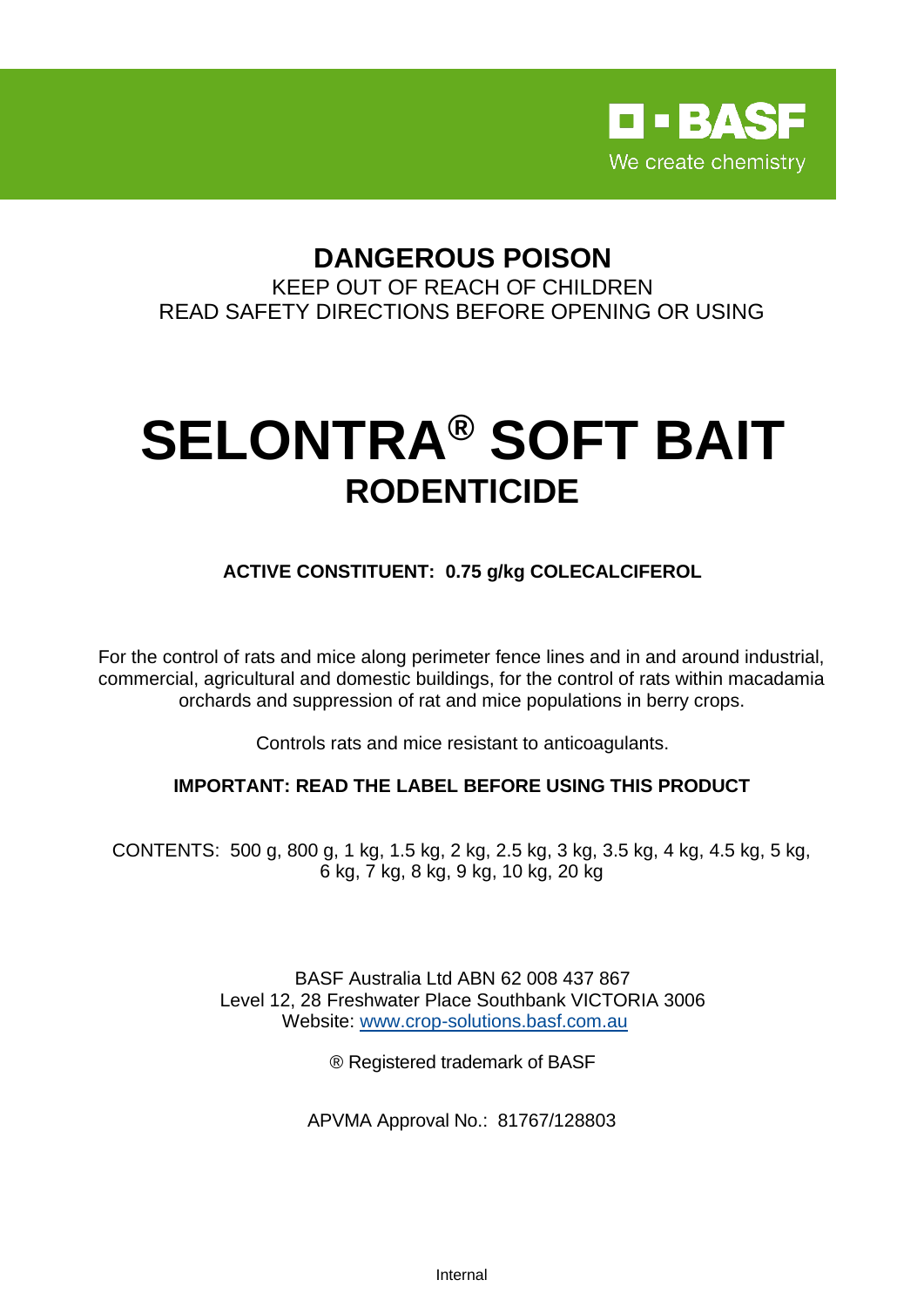

# **DIRECTIONS FOR USE**

#### **RESTRAINTS**

DO NOT place baits in the open – Baits must only be used within lockable tamper resistant bait stations. DO NOT use this product for the control of native rodents or other native animals. DO NOT apply within native vegetation.

| <b>SITUATION</b>                                                                                                                                                                                                                                                                                                                                                                    | <b>PEST</b>                                                                                                                                                               | <b>RATE</b>                                                  | <b>CRITICAL COMMENTS</b>                                                                                                                                                                                                                                                                                                                                                                                                                                                                                                                                                                                                                                                                                                                                                                                                                                                                                                                                                                                                                                                                                                                             |
|-------------------------------------------------------------------------------------------------------------------------------------------------------------------------------------------------------------------------------------------------------------------------------------------------------------------------------------------------------------------------------------|---------------------------------------------------------------------------------------------------------------------------------------------------------------------------|--------------------------------------------------------------|------------------------------------------------------------------------------------------------------------------------------------------------------------------------------------------------------------------------------------------------------------------------------------------------------------------------------------------------------------------------------------------------------------------------------------------------------------------------------------------------------------------------------------------------------------------------------------------------------------------------------------------------------------------------------------------------------------------------------------------------------------------------------------------------------------------------------------------------------------------------------------------------------------------------------------------------------------------------------------------------------------------------------------------------------------------------------------------------------------------------------------------------------|
| In and around<br>domestic homes,<br>industrial,<br>commercial and<br>agricultural<br>buildings, animal<br>houses, farms,<br>wharves, public<br>service buildings,<br>hospitals, food<br>processing<br>facilities, abattoirs,<br>transport vehicles<br>(including ships),<br>around grain<br>terminals, storage<br>areas and fence<br>lines (including<br>perimeter fence<br>lines). | Rats<br>- Rattus rattus<br>(also known as Black rat,<br>Roof, rat, Ship rat or,<br>Fruit rat)<br>and<br>- Rattus norvegicus<br>(also known as Brown rat<br>or Norway rat) | $3 - 9$<br><b>SELONTRA</b><br>Soft Baits per<br>bait station | Eliminate as far as practicable all<br>alternative food sources. Select suitable<br>bait locations, such as along rat runs or<br>areas exhibiting signs of infestation. Try<br>to establish a barrier of bait locations<br>between living and feeding areas. Secure<br>3 - 9 SELONTRA Soft Baits at each bait<br>location.<br><b>SELONTRA Soft Baits must be secured</b><br>within lockable tamper resistant bait<br>stations.<br>On initial application, an inspection of bait<br>locations after 3 days may be undertaken<br>to determine activity in bait locations and<br>locations may be selected if<br>new<br>necessary. A subsequent inspection may<br>also be undertaken again after 4 days to<br>replace any soft baits which have been<br>eaten.<br>infestations,<br>For<br>severe<br>it<br><b>is</b><br>recommended that repeat inspections of<br>all bait locations is conducted at 7 day<br>intervals, replacing fresh SELONTRA<br>Soft Baits only when SELONTRA Soft<br>Baits have been eaten and until all signs<br>of rat activity have disappeared.<br>DO NOT exceed 9 m between bait<br>stations for rats on initial application. |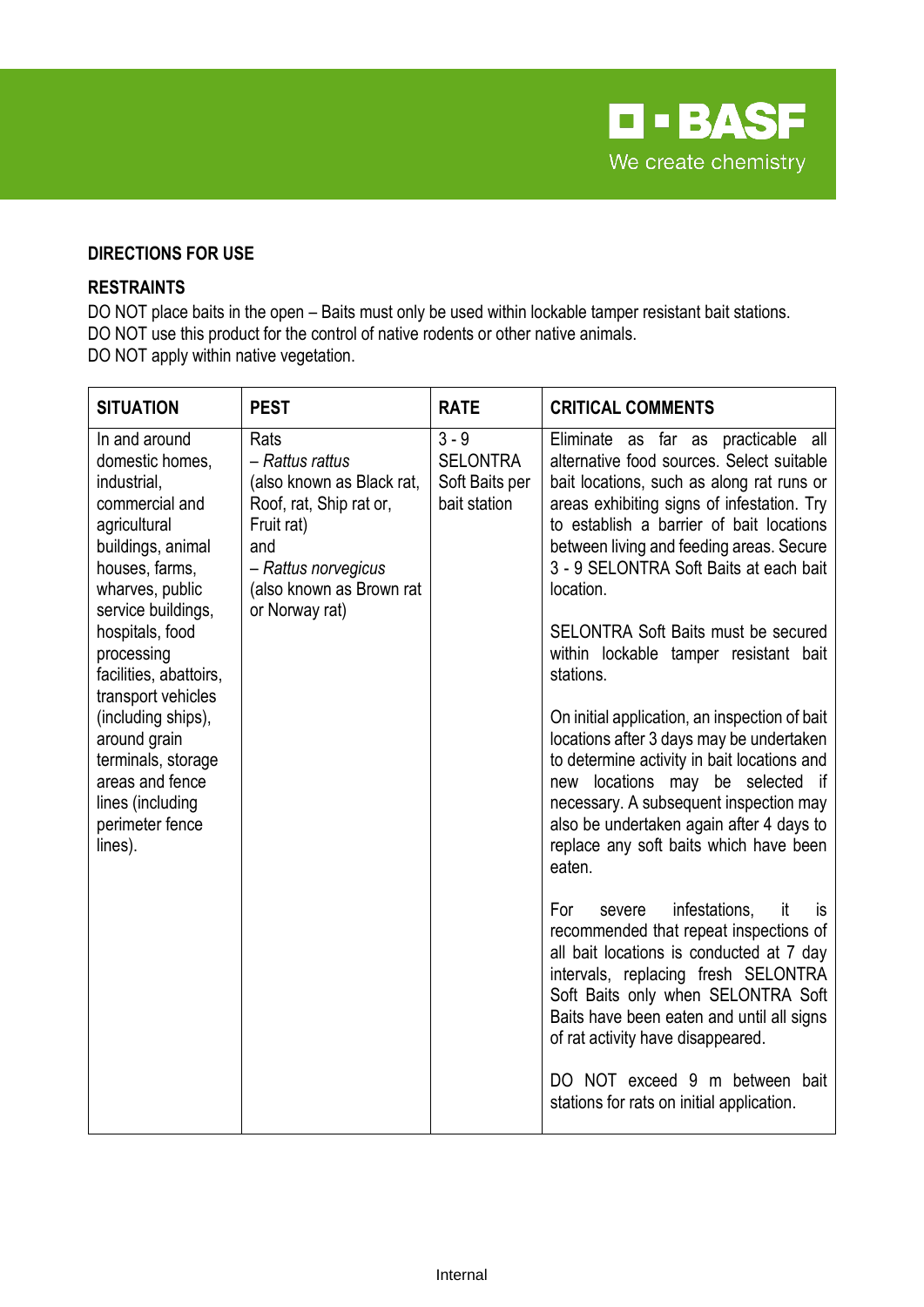

| <b>SITUATION</b>                                                                                                                                                                                                                                                                                                                                                                    | <b>PEST</b>                                           | <b>RATE</b>                                                  | <b>CRITICAL COMMENTS</b>                                                                                                                                                                                                                                                                                                                                                                                                                                                                                                                                                                                                                                                           |
|-------------------------------------------------------------------------------------------------------------------------------------------------------------------------------------------------------------------------------------------------------------------------------------------------------------------------------------------------------------------------------------|-------------------------------------------------------|--------------------------------------------------------------|------------------------------------------------------------------------------------------------------------------------------------------------------------------------------------------------------------------------------------------------------------------------------------------------------------------------------------------------------------------------------------------------------------------------------------------------------------------------------------------------------------------------------------------------------------------------------------------------------------------------------------------------------------------------------------|
| In and around<br>domestic homes,<br>industrial,<br>commercial and<br>agricultural<br>buildings, animal<br>houses, farms,<br>wharves, public<br>service buildings,<br>hospitals, food<br>processing<br>facilities, abattoirs,<br>transport vehicles<br>(including ships),<br>around grain<br>terminals, storage<br>areas and fence<br>lines (including<br>perimeter fence<br>lines). | Mice<br>- Mus musculus (also<br>known as House mouse) | $1 - 2$<br><b>SELONTRA</b><br>Soft Baits per<br>bait station | Mice have very limited home ranges and<br>do not need to drink. They are more<br>difficult to control than rats because their<br>feeding patterns are more erratic.<br>Selection of bait locations is therefore<br>even more important than for rats.<br>Secure 1 - 2 SELONTRA Soft Baits within<br>tamper resistant bait stations 2 - 3 metres<br>apart. Bait locations should be in areas<br>where activity is obvious, particularly<br>where droppings are seen. Inspect bait<br>locations and replace SELONTRA Soft<br>Baits as for rats until all signs of mouse<br>activity have disappeared.<br>DO NOT exceed 3 m between bait<br>stations for mice on initial application. |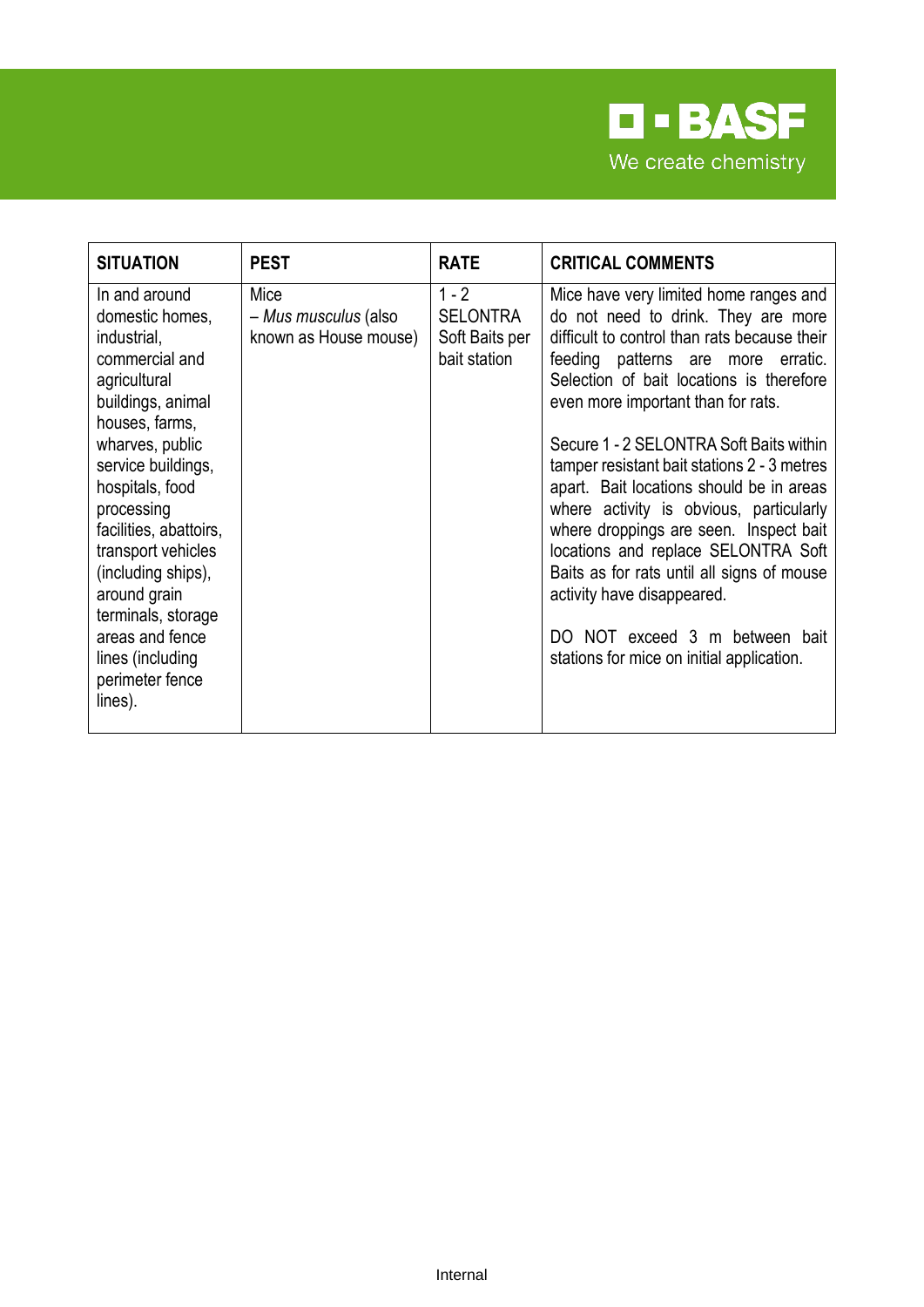

| <b>SITUATION</b>      | <b>PEST</b>                                                                    | <b>RATE</b>                                                  | <b>CRITICAL COMMENTS</b>                                                                                                                                                                                                                                                                                                                                                           |
|-----------------------|--------------------------------------------------------------------------------|--------------------------------------------------------------|------------------------------------------------------------------------------------------------------------------------------------------------------------------------------------------------------------------------------------------------------------------------------------------------------------------------------------------------------------------------------------|
| Macadamia<br>Orchards | Rattus rattus also known<br>as Black rat, Roof, rat,<br>Ship rat or, Fruit rat | $3 - 4$<br><b>SELONTRA</b><br>Soft Baits per<br>bait station | Baiting programs within orchards should<br>be part of a comprehensive IPM program.<br>Headlands<br>and<br>adjacent non-crop<br>habitats should be kept weed free and<br>slashed (where applicable) to expose<br>rodents to natural predators.<br>Monitor rodent activity and damage levels<br>prior to baiting. Concentrate baiting<br>efforts to the outer rows of orchard blocks |
|                       |                                                                                |                                                              | adjacent to non-crop habitats or in areas<br>of the orchard with signs of high activity.<br>Place baits in bait stations in areas where<br>rodents frequent, including in trees, on<br>the orchard ground layer and within<br>adjacent non-crop habitats. Baits stations<br>should be placed between 8-12 m apart<br>in areas where rodent activity has been<br>observed.          |
|                       |                                                                                |                                                              | Ensure bait stations are placed to<br>minimise the ingress of water such that<br>baits remain dry. Check baits every 7-14<br>days and once feeding has stopped baits<br>may be removed. Remove baits if there is<br>evidence of native wildlife visiting bait<br>stations.                                                                                                         |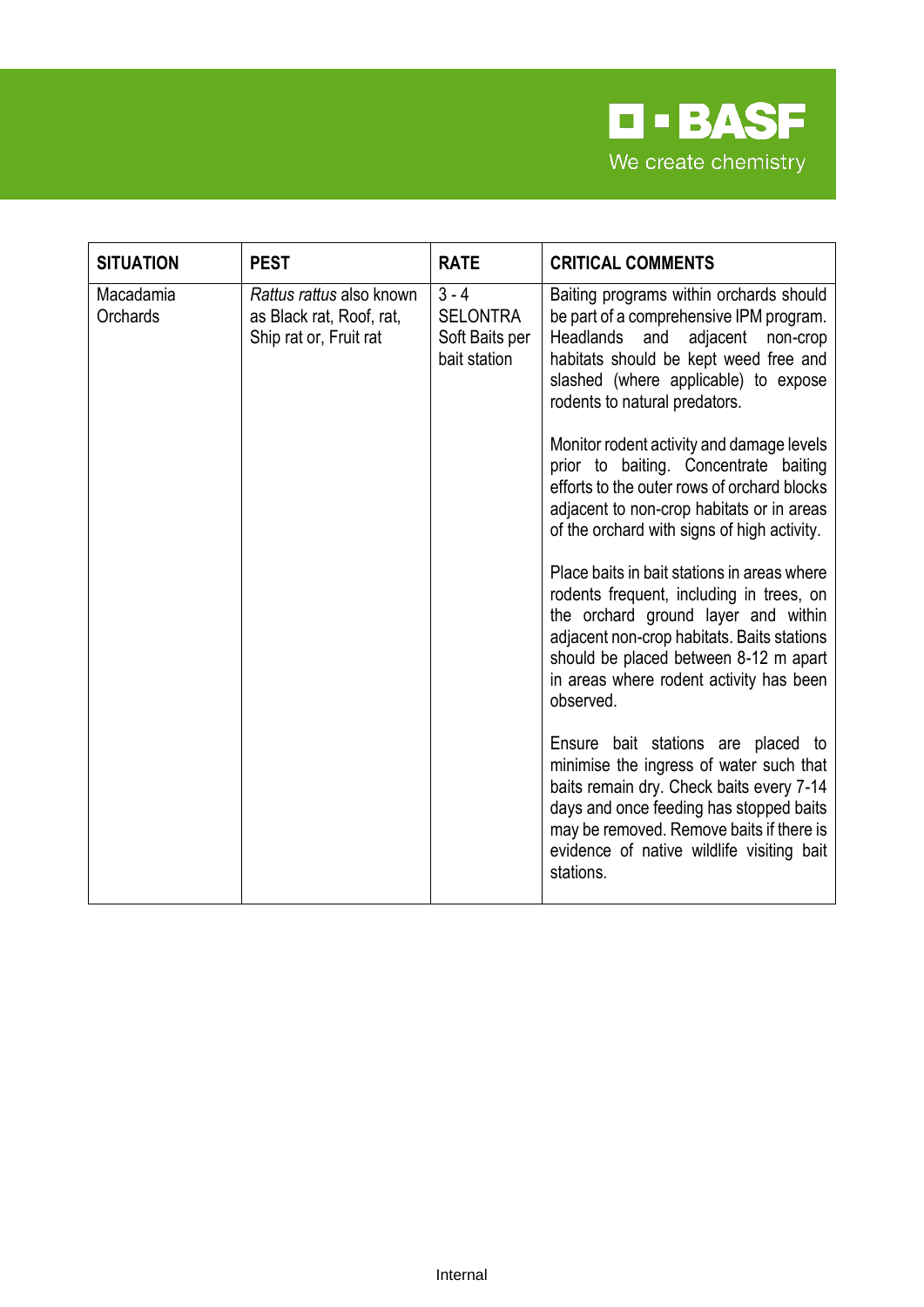

| <b>SITUATION</b>                                                                                                                 | <b>PEST</b>                                                                                                                         | <b>RATE</b>                                                  | <b>CRITICAL COMMENTS</b>                                                                                                                                                                                                                                                                                                  |
|----------------------------------------------------------------------------------------------------------------------------------|-------------------------------------------------------------------------------------------------------------------------------------|--------------------------------------------------------------|---------------------------------------------------------------------------------------------------------------------------------------------------------------------------------------------------------------------------------------------------------------------------------------------------------------------------|
| Strawberries,<br>Rubus, Rubus<br>hybrid and<br>Blueberry blocks,<br>and along block<br>rows in field and<br>protected situations | Rats<br>- Rattus rattus (Black<br>rat, Roof, rat, Ship rat or,<br>Fruit rat), Rattus<br>norvegicus (Brown rat or<br>Norway rat) and | $1 - 9$<br><b>SELONTRA</b><br>Soft baits per<br>bait station | Baiting programs should be part of a<br>comprehensive IPM program. Headlands<br>and adjacent non-crop habitats should be<br>kept weed free and slashed (where<br>applicable) to expose rodent to natural<br>predators.                                                                                                    |
|                                                                                                                                  | Mice<br>- Mus musculus (House<br>mouse)<br>Population suppression<br>only                                                           |                                                              | <b>Rats</b><br>Secure 3 - 9 soft baits at each bait<br>Soft baits must be secured<br>location.<br>within lockable tamper resistant bait<br>stations. In areas of high infestation,<br>place bait stations at intervals of 6-9 m.<br>Try and establish a barrier of bait<br>locations between living and feeding<br>areas. |
|                                                                                                                                  |                                                                                                                                     |                                                              | <b>Mice</b><br>Secure 1-2 soft baits within tamper<br>resistant bait stations 2-3 m apart.<br>Bait locations should be in areas where<br>activity is obvious, particularly where<br>droppings are observed.                                                                                                               |
|                                                                                                                                  |                                                                                                                                     |                                                              | Ensure bait stations are placed to<br>minimise the ingress of water such that<br>baits remain dry. Check baits every 7-14<br>days and once feeding has stopped baits<br>may be removed. Remove baits if there is<br>evidence of native wildlife visiting bait<br>stations.                                                |

# **NOT TO BE USED FOR ANY PURPOSE OR IN ANY MANNER CONTRARY TO THIS LABEL UNLESS AUTHORISED UNDER APPROPRIATE LEGISLATION.**

# **GENERAL INSTRUCTIONS**

SELONTRA Soft Baits can be used both indoors, outdoors and along fence lines, including perimeter fence lines. Rats and mice that are resistant to anticoagulants are controlled and no pre-baiting is required. A lethal dose is readily consumed in a single feed but death may not occur for up to four days.

SELONTRA Soft Baits must only be placed in areas frequented by the target pests. SELONTRA Soft Baits must be secured in lockable tamper resistant bait stations. DO NOT place baits in areas accessible to domestic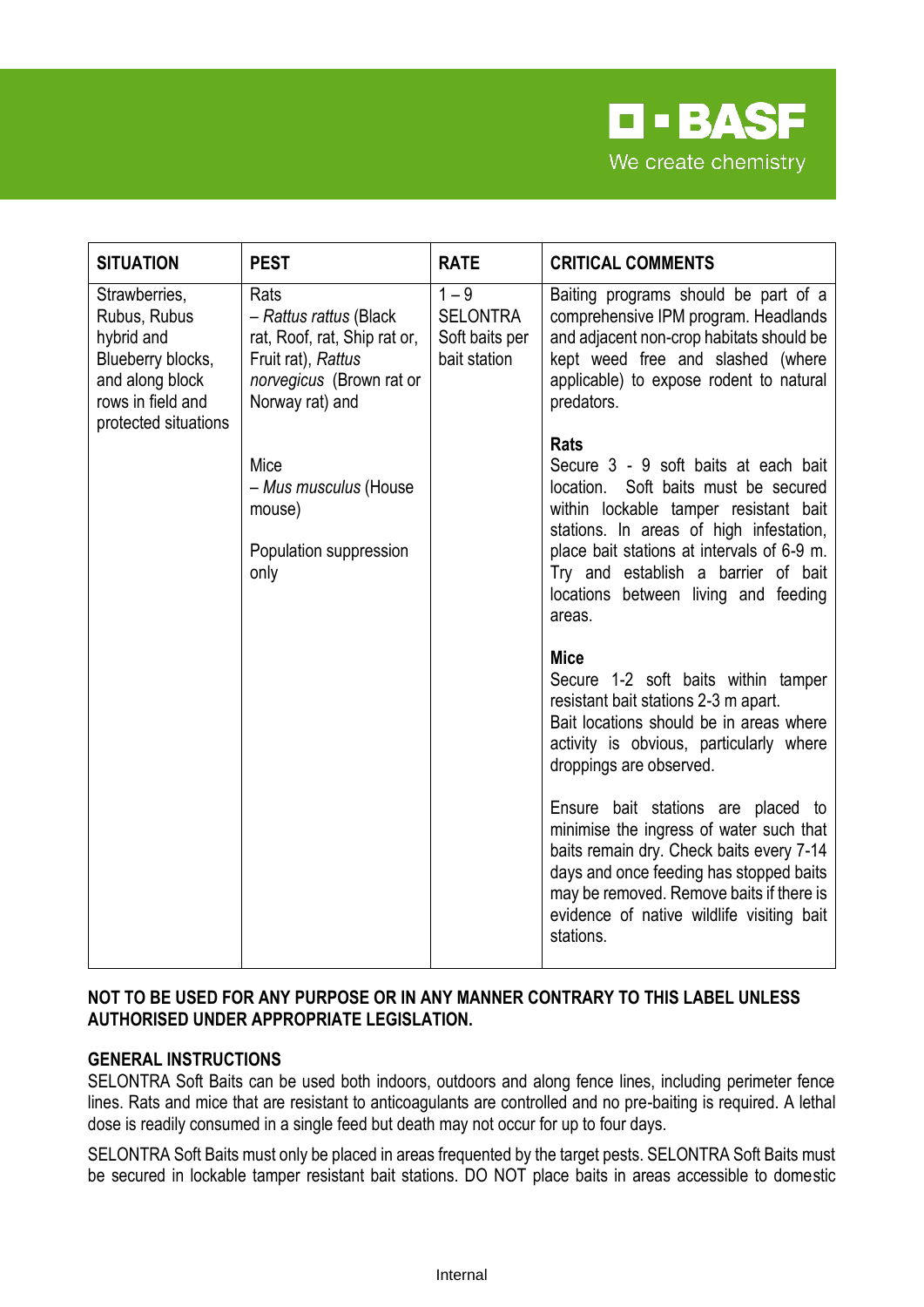

animals, children, pets and wildlife. DO NOT place baits in areas liable to flooding. Alternative food sources should be removed or reduced as much as possible.

#### **In Crop Situations**

Baiting within macadamia orchards and berry crops should be part of a comprehensive Integrated Pest Management (IPM) strategy, which focusses on the elimination of alternative food resources, the encouragement of natural predators, weed control strategies (around and within crop), effective rodent monitoring, clearance or revegetation of adjacent scrub land and strategically timed baiting. Pre-baiting strategies are not required when using SELONTRA Soft Baits.

#### **PRECAUTIONS**

This product is to be utilised by placement within lockable tamper resistant bait stations. DO NOT place baits in areas accessible to children and pets.

DO NOT allow baits to contaminate food stuffs or food intended for human or animal consumption.

#### **PROTECTION OF WILDLIFE, FISH, CRUSTACEANS AND ENVIRONMENT**

Toxic to native wildlife. DO NOT feed baits to non-target wildlife. Baits should not be laid at times when, or in locations where, non-target wildlife are likely to be harmed by them.

### **PROTECTION OF LIVESTOCK**

Bait, and dead or affected rodents, are hazardous to birds, dogs, cats, pigs, poultry and non-target wildlife. Regularly search for, remove and destroy dead or affected rodents.

#### **STORAGE AND DISPOSAL**

Store in the closed original container in a safe place. DO NOT store for prolonged periods in direct sunlight. Containers which have held bait should not be used for any other purpose. Pest Control Operators should dispose of empty containers, used bait stations and unused or untaken bait by burying in an approved dump. In a domestic situation, minimise the presence of excess baits. Where unused baits are in good condition, return to original container for reuse. For empty containers, damaged or unwanted baits, wrap securely and dispose of in household refuse bin. Look for dead rats or mice and burn or bury them. DO NOT place dead rats or mice in refuse bins or rubbish tips. Ensure baits are removed when rodent activity has ceased.

#### **SAFETY DIRECTIONS**

Wash hands after use.

#### **FIRST AID**

If poisoning occurs, get to a doctor or hospital quickly.

#### **SDS**

Additional information is listed in the Safety Data Sheet available from your supplier.

#### **CONDITIONS OF SALE**

All conditions and warranties rights and remedies implied by law or arising in contract or tort whether due to the negligence of BASF Australia Ltd ABN 62008437867 or otherwise are hereby expressly excluded so far as the same may legally be done provided however that any rights of the Buyer pursuant to non-excludable conditions or warranties of the Competition and Consumer Act 2010 or any relevant legislation of any State are expressly preserved but the liability of BASF Australia Ltd or any intermediate Seller pursuant thereto shall be limited if so permitted by the said legislation to the replacement of the goods sold or the supply of equivalent goods and all liability for indirect or consequential loss or damage of whatsoever nature is expressly excluded. This product must be used or applied strictly in accordance with the instructions appearing hereon. This product is solely sold for use in Australia and must not be exported without the prior written consent of BASF Australia Ltd.